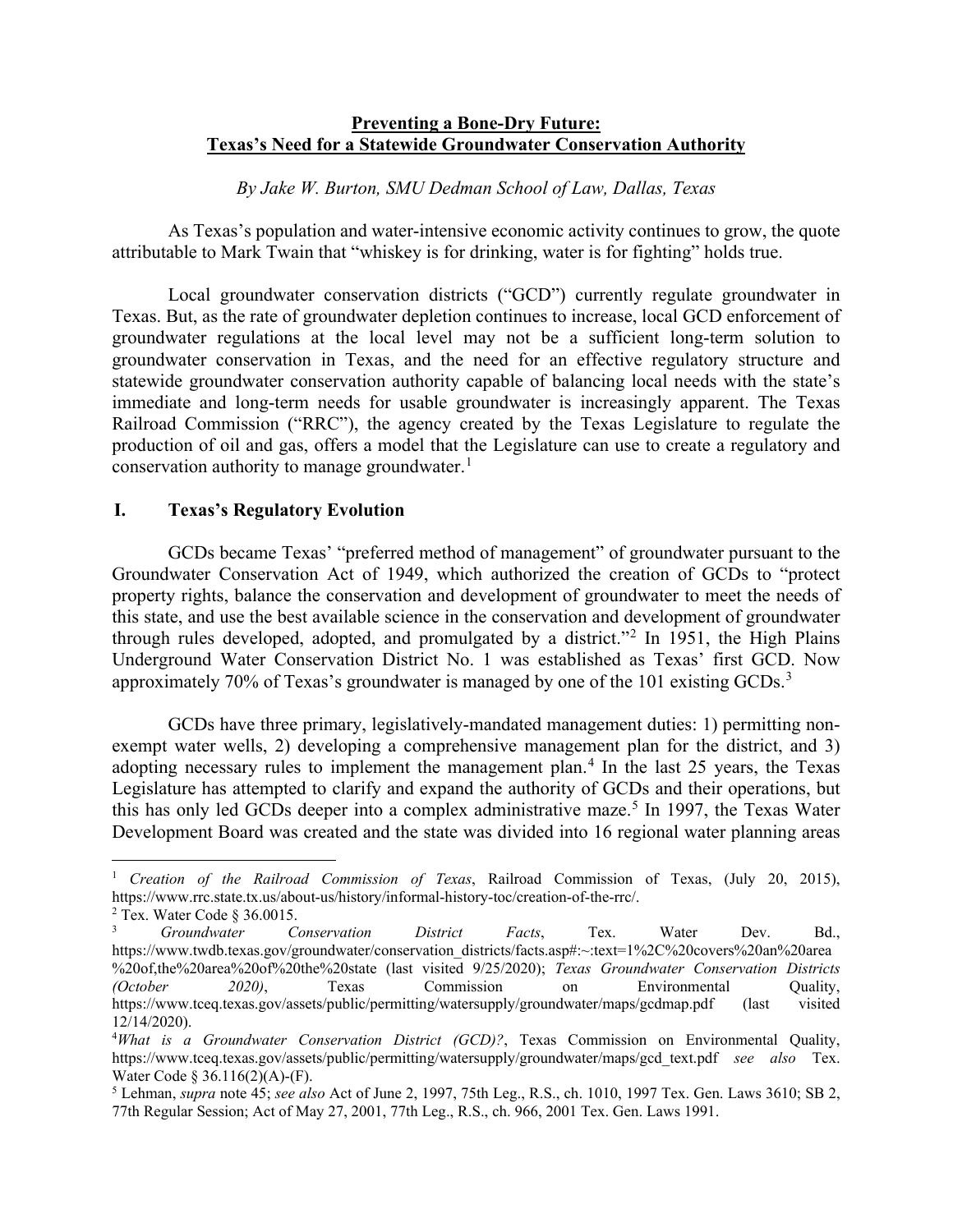based on hydrological boundaries within the state and intended to facilitate regional water use planning and attempt to increase the powers of GCDs. [6](#page-1-0) And in 2002, the Legislature passed a bill granting GCDs authority over well spacing and to limit ownership rights in groundwater.

Currently, GCDs operate from a local perspective in a complex administrative system governed by a panoply of statutes and input from multiple, other agencies.<sup>[7](#page-1-1)</sup> This can predictably lead to significant confusion among regulatory authorities and agencies. Former TCEQ Commissioner Larry Soward summed up Texas' water management scheme by stating:

We have river authorities and aquifer authorities, underground water districts, municipal utility districts, irrigation districts, subsidence districts, cities, counties and state agencies. All of these entities bring a necessary, valuable and unique perspective to water resource management. The local and regional authorities have just as much at stake as the state, but there remain at times significant confusion as to who's doing what, when or how. $8<sup>8</sup>$  $8<sup>8</sup>$ 

GCDs also face a myriad of other challenges to effectively regulate groundwater, including the physical nature of aquifers, local motivations, legislative exceptions and exemptions, and private property rights.

Because aquifers cross county lines, aquifers may be managed by more than one GCD or only managed in part while the rest is unregulated and thus subject to the rule of capture.<sup>[9](#page-1-3)</sup> In central Texas for example, both Bell County and its southern neighbor near Austin, Williamson County, draw from the Trinity Aquifer. Bell County is covered by a GCD, while Williamson County is not.<sup>[10](#page-1-4)</sup> As Austin's population has grown, available groundwater from the Trinity Aquifer is being quickly depleted, undermining the efforts of the Bell County GCD.<sup>[11](#page-1-5)</sup>

GCDs are managed by boards that are either elected or appointed by locally elected officials.<sup>[12](#page-1-6)</sup> As a result, GCD boards may be hesitant to exercise the GCD's authority to infringe on the vested property rights of voters to conserve groundwater and instead avoid stringent regulation, allowing landowners and industries to continue to overdraw an aquifer within the district.<sup>[13](#page-1-7)</sup> Landowners can challenge a GCD decision affecting their private property rights by bringing suit against the GCD. For example, in *Edwards Aquifer Authority v. Bragg*, a San Antonio appeals court upheld a takings claim in favor of local pecan farmers who were denied a withdrawal

<span id="page-1-0"></span><sup>6</sup> Amy Hardberger, *World's Worst Game of Telephone: Attempting to Understand the Conversation between Texas's* 

<span id="page-1-1"></span><sup>&</sup>lt;sup>7</sup> See Tex. Water. Code Chapter 36; *see also* Bruce E. Toppin III, *The Path of Least Resistance: The Effects of Groundwater Law's Failure to Evolve with Changing Times*, 38 St. Mary's L.J. 503, 547-8 (2007).

<span id="page-1-2"></span><sup>8</sup> Colleen Schreiber, *TCEQ Commissioner Outlines Thoughts on Water Policies*, Livestock Wkly. (San Angelo, Tex.), Sept. 29, 2005, at 15; *see also* Toppin, *supra* note 70, at n.262.

<span id="page-1-3"></span><sup>9</sup> *Id.*

<span id="page-1-5"></span><span id="page-1-4"></span><sup>10</sup> *See* Texas Groundwater Conservation Districts (October 2020), Texas Commission on Environmental Quality.  $11$  *Id.* 

<span id="page-1-6"></span><sup>12</sup> Tex. Water Code § 36.051.

<span id="page-1-7"></span><sup>13</sup> Christopher M. Matthews, *Neighbors Face Off Over Texas' Other Lucrative Resource: Water*, The Wall Street Journal, (July 16, 2019), https://www.wsj.com/articles/neighbors-face-off-over-texas-other-lucrative-resource-water-11563286812.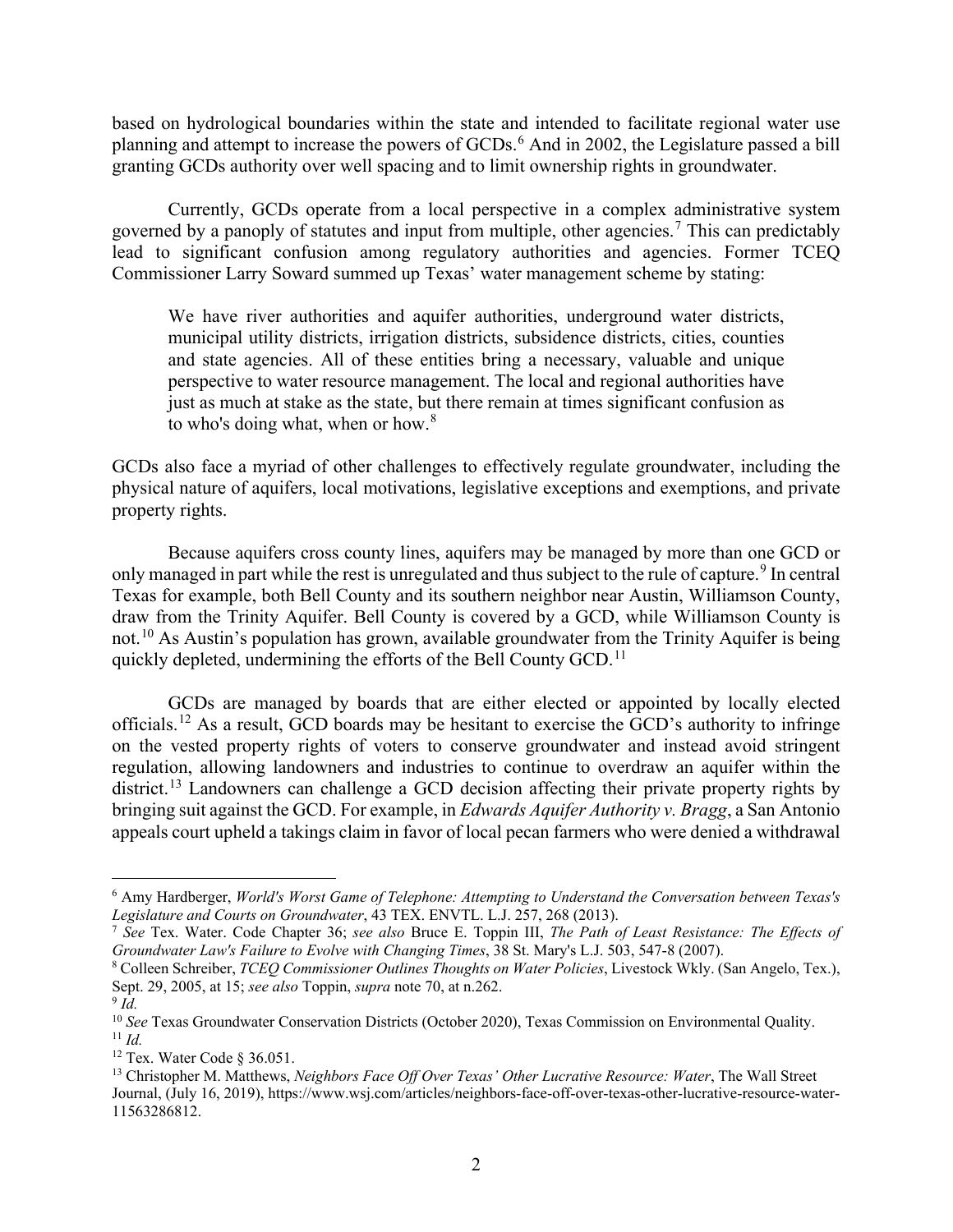permit.[14](#page-2-0) The pecan farmers were awarded damages and pre-judgment interest totaling over \$4,000,000.<sup>[15](#page-2-1)</sup> Lawsuits such as this may also make GCDs reticent to implement conservation strategies limiting groundwater withdrawals for a short-term economic benefit; however, this would undercut GCDs' long-term goal of balancing "the conservation and development of groundwater to meet the needs of this state."[16](#page-2-2)

GCDs' lack of authority over certain exempt water wells further compounds groundwater management difficulties.<sup>[17](#page-2-3)</sup> The Texas Water Code provides an exemption to the permit requirements and withdrawal limitations for: 1) domestic or livestock water wells; 2) a water well supplying a rig actively engaged in oil and gas drilling or exploration operations; and 3) a water well authorized by the RRC under the Texas Surface Mining and Reclamation Act or required for mining activities.<sup>[18](#page-2-4)</sup>

Thus, in a state where "[i]ndependence and defiance are…traditions," GCDs are left with the near insurmountable task of regulating groundwater for the long-term benefit of the entire state from a local level.<sup>[19](#page-2-5)</sup> Ultimately, as Texas' water demand and the need for effective groundwater conservation come to a head, GCDs will be "undoubtedly...caught in the crossfire."<sup>[20](#page-2-6)</sup>

## **II. Wanted: A Texas Sized Statewide Groundwater Conservation Agency**

A statewide groundwater conservation agency could offer a practical, capable, and effective method of regulating groundwater without sacrificing local input in groundwater management. To meet Texas' long-term groundwater needs, a statewide Groundwater Conservation Authority ("GCA") could be developed by looking to the RRC and other western states' methods of groundwater management and guided by expanded application of principles of oil and gas law.

## **A. The RRC Offers a Model to Build a Statewide Groundwater Conservation Authority**

The RRC regulates oil and gas activity production and is run by three Railroad Commissioners, each elected to six-year terms. While the Commissioners regulate oil and gas from Austin, the RRC's oil and gas division maintains twelve districts "for field oversight

<span id="page-2-0"></span><sup>14</sup> *Bragg*, 421 S.W.3d at 124.

<span id="page-2-1"></span><sup>&</sup>lt;sup>15</sup> Jess Krochtengel, *Texas Jury Awards Pecan Farmers \$2.5M In Water Takings Suit*, Law360 (February 23, 2016), https://www.law360.com/articles/762833/texas-jury-awards-pecan-farmers-2-5m-in-water-takings-suit. A statewide authority may not have changed the holding in *Bragg*, but the authority would have greater access to funds and would be better equipped to handle takings litigation. 421 S.W.3d at 152.

<span id="page-2-2"></span><sup>16</sup> Tex. Water Code § 36.0015.

<span id="page-2-3"></span><sup>17</sup> Tex. Water Code § 36.117(c). 18 *Id.* at § 36.117(b)(1).

<span id="page-2-5"></span><span id="page-2-4"></span><sup>19</sup> Ken Paxton, *Cities Should end their Assault on Liberty and rule of law*, Statesman, (July 5, 2018),

https://www.statesman.com/news/20180705/commentary-cities-should-end-their-assault-on-liberty-and-rule-of-law; *See Lehman*, supra note 123, at 105.

<span id="page-2-6"></span><sup>20</sup> *Id.* at 119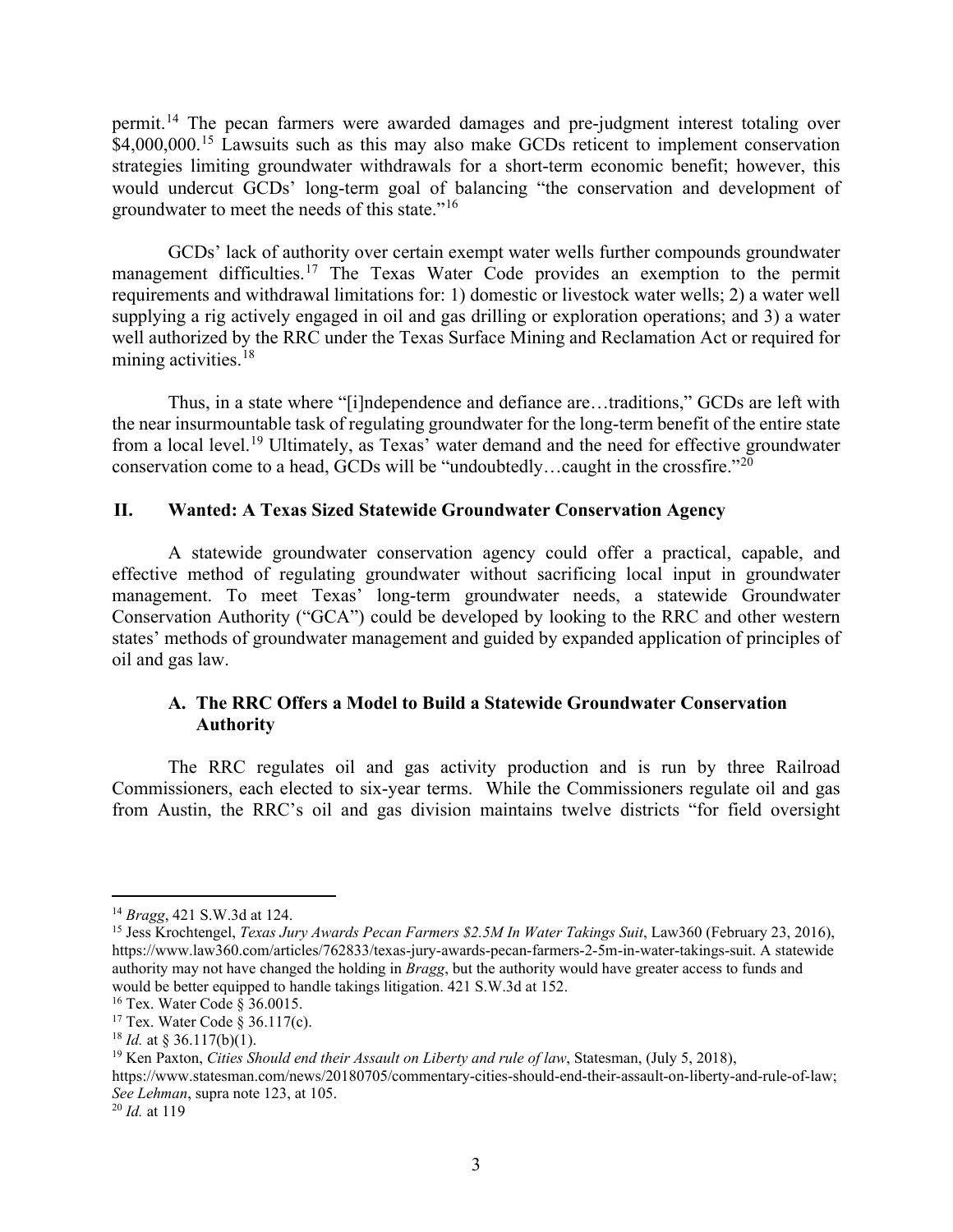purposes."[21](#page-3-0) The districts' boundaries reflect different production regions, each with individual offices to facilitate interaction between the RRC and industry participants.<sup>[22](#page-3-1)</sup>

The structure of the RRC allows it to carry out statutory duties related to oil and gas production. The RRC's duties include: 1) preventing "waste of the state's natural resources," 2) protecting "the correlative rights of different interest owners,"<sup>[23](#page-3-2)</sup> and 3) preventing pollution.<sup>[24](#page-3-3)</sup> The RRC's authority has been challenged many times, but its regulations have been consistently affirmed as the RRC is the single "agency through which the oil and gas industry should be regulated for the prevention of waste."[25](#page-3-4)

Groundwater, like oil, is a fugacious underground resource found in different formations around the state and could be regulated under a similar structure to the RRC's regulation of oil and gas.<sup>[26](#page-3-5)</sup> A statewide GCA could consist of three Groundwater Commissioners elected by the citizens of the entire state of Texas. The State Water Plan's 16 regional water planning areas could be used by a GCA as a basis for dividing the state into areas reflecting the underlying aquifers to be conserved. These regional water planning areas could continue to develop water management plans allowing regulations to be set to accommodate the unique characteristics of each aquifer similar to how the RRC regulates individual oil fields.<sup>[27](#page-3-6)</sup> Ultimately, the GCA could maintain the central authority to implement regional plans for the benefit of the entire state of Texas instead of placing the burden on GCDs.

A key advantage of this proposed structure is eliminating the local influences on GCDs.<sup>[28](#page-3-7)</sup> For example, without the pressure of local economic incentives, considerations of long-term sustainability would be less likely to be jeopardized by the public pressure often felt by locally elected GCD boards.<sup>[29](#page-3-8)</sup> And landowner challenges would be brought against the state agency rather than a local GCD.<sup>[30](#page-3-9)</sup>

Further, a statewide regulatory structure similar to the RRC would eliminate the issue of GCDs attempting to regulate groundwater in *part* of an aquifer. The 16 regional water planning areas encompass the entire state and unregulated areas within them would benefit from long-term,

Tex. L. Rev. 27, 32 (1939); *see also Elliff v. Texon Drilling Co.*, 210 S.W.2d 558, 582 (Tex. 1948).

<span id="page-3-0"></span><sup>21</sup> *District Offices*, Railroad Commission of Texas, (last visited 10/20/2020), https://www.rrc.state.tx.us/oilgas/districtoffices/#:~:text=The%20Railroad%20Commission%20of%20Texas,Commission%20staff%20and%20in dustry%20representatives.

<span id="page-3-1"></span><sup>22</sup> *Oil and Gas Division District Boundaries January 2020*, Railroad Commission of Texas, (last visited 10/20/2020), https://www.rrc.texas.gov/media/21430/districts\_color\_8x11.pdf.

<span id="page-3-2"></span><sup>&</sup>lt;sup>23</sup> Correlative rights can be described as the "reciprocal rights and duties of the owners in a common source of supply" to ensure that each owner receives their fair share of the common resource. Sidney Strong, *Application of the Doctrine of Correlative Rights by the State Conservation Agency in the Absence of Express Statutory Authorization*, 28 Montana L. Rev. 205, 206 (quoting Summers, *Legal Rights Against Drainage of Oil and Gas*, 18

<span id="page-3-3"></span><sup>24</sup> *Regulation Under the Oil and Gas Division*, Railroad Commission of Texas, https://www.rrc.state.tx.us/aboutus/organization-activities/divisions-of-the-rrc/oil-gas-division/.

<span id="page-3-4"></span><sup>25</sup> *Railroad Commission v. Shell Oil Co.*, 206 S.W.2d 235, 241 (Tex. 1947).

<span id="page-3-5"></span><sup>26</sup> *See* Alex W. Horton, *Where'd All the (Ground) Water Go? Three Approaches to Balancing Resource Efficiency with Rural Sustainability in Texas*, 49 S. Tex. L. Rev. 691, 711 (2008).

<span id="page-3-6"></span><sup>27</sup> *See Shell Oil Co.*, 206 S.W.2d at 242.

<span id="page-3-7"></span><sup>28</sup> *See* Horton, *supra* note 159.

<span id="page-3-8"></span><sup>29</sup> Matthews, *supra* note 93.

<span id="page-3-9"></span><sup>30</sup> *See Stratta*, 961 F.3d at 356.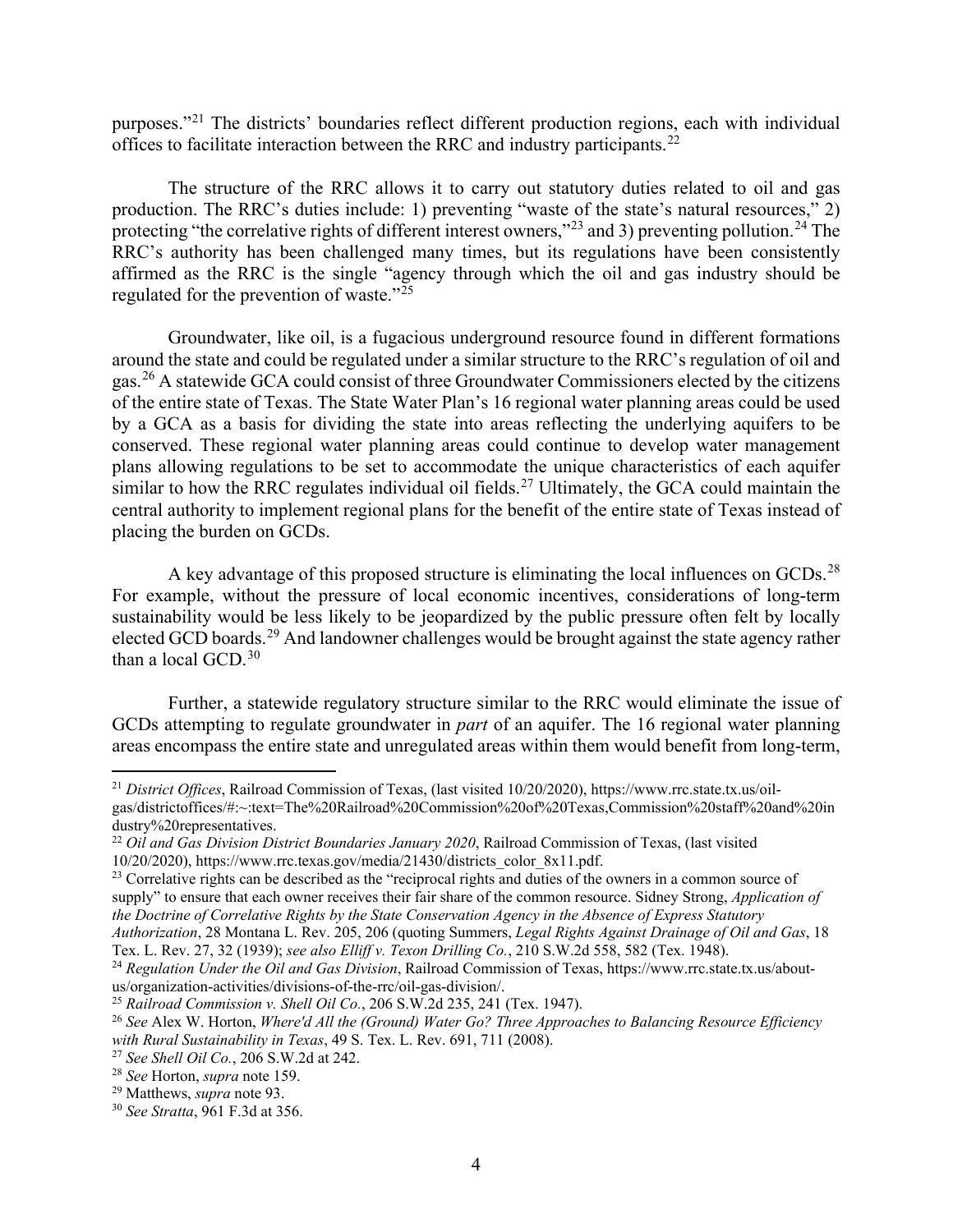sustainable groundwater availability.<sup>[31](#page-4-0)</sup> Situations similar to that of Bell and Williamson County discussed above would be avoided by implantation of a regional water plan under the authority of the GCA.[32](#page-4-1)

The structure of the RRC as applied to a statewide GCA would allow Texas to address the current lack of effective groundwater regulation within the state and enable the GCA to address the long-term management needs of the entire state while maintaining local input and management.

### **B. Texas Courts' Application of Oil and Gas Precedent to Water Law**

Perhaps the most significant application of Texas oil and gas law to groundwater water law is the *Edwards Aquifer Authority v. Day* case, in which the court applied the 'ownership-in-place' theory of ownership to groundwater.[33](#page-4-2) The ownership-in-place theory has long been applied to oil and gas providing that "a landowner's 'right to the oil and gas beneath his land is an exclusive and private property right...inhering in virtue of his proprietorship of the land, and of which he may not be deprived without a taking of private property.<sup>'"[34](#page-4-3)</sup> In other words, a "landowner is regarded as having absolute title in severalty to the oil and gas in place beneath his land."[35](#page-4-4)

In *Day*, a landowners filed suit against the Edwards Aquifer Authority after drilling a water well and being denied a withdrawal permit to grow oats, peanuts, and graze cattle.<sup>[36](#page-4-5)</sup> This required the court to decide the nature of landowners' interest in groundwater, and whether the denial of a landowner's permit could constitute a compensable taking.<sup>[37](#page-4-6)</sup> In comparing water and oil the court stated "[t]o differentiate between groundwater and oil and gas in terms of importance to modern life would be difficult."<sup>[38](#page-4-7)</sup> Accordingly, the Court concluded that "oil and gas are owned in place, and we find no reason to treat groundwater differently."<sup>[39](#page-4-8)</sup> Moreover, the Court held the permitdenied landowner had brought a legitimate takings claim, and the "requirement of compensation may make the regulatory scheme more expensive, but it does not affect the regulations…or their goals for groundwater production."[40](#page-4-9)

The Texas Supreme Court has also applied the accommodation doctrine of oil and gas law to groundwater in *Coyote Lake Ranch, LLC v. City of Lubbock*. [41](#page-4-10) The accommodation doctrine provides that "[a]bsent an agreement to the contrary, an oil-and-gas lessee has an implied right to use the land as reasonably necessary to produce and remove the minerals but must exercise that

<span id="page-4-0"></span><sup>31</sup> Tex. Water Dev. Bd., *supra* note 160.

<span id="page-4-1"></span><sup>32</sup> Hargrove, *supra* note 82.

<span id="page-4-2"></span><sup>33</sup> *Day*, 369 S.W.3d at 832.

<span id="page-4-3"></span><sup>34</sup> *Day*, 369 S.W.3d at 829 (Tex. 2012) (quoting *Texas Co. v. Daughtery*, 107 Tex. 226, 176 S.W. 717 (1915)); *see also Brown v. Humble Oil & Ref. Co*., 126 Tex. 296, 83 S.W.2d 935, 940 (1935) (ownership in place gives a landowner "the right to produce all of the oil and gas that will flow out of the well on one's land…it is limited only by the physical possibility of the adjoining landowner diminishing the oil and gas under one's land by the exercise of the same right").

<span id="page-4-4"></span><sup>35</sup> *Elliff*, 210 S.W.2d 558, 561.

<span id="page-4-5"></span><sup>36</sup> *Day*, 369 S.W.3d at 818.

<span id="page-4-6"></span><sup>37</sup> *Id.*

<span id="page-4-7"></span><sup>38</sup> *Id.* at 831.

<span id="page-4-8"></span><sup>39</sup> *Id.* at 824.

<span id="page-4-9"></span><sup>40</sup> *Id.* at 843.

<span id="page-4-10"></span><sup>41</sup> 489 S.W.3d 53.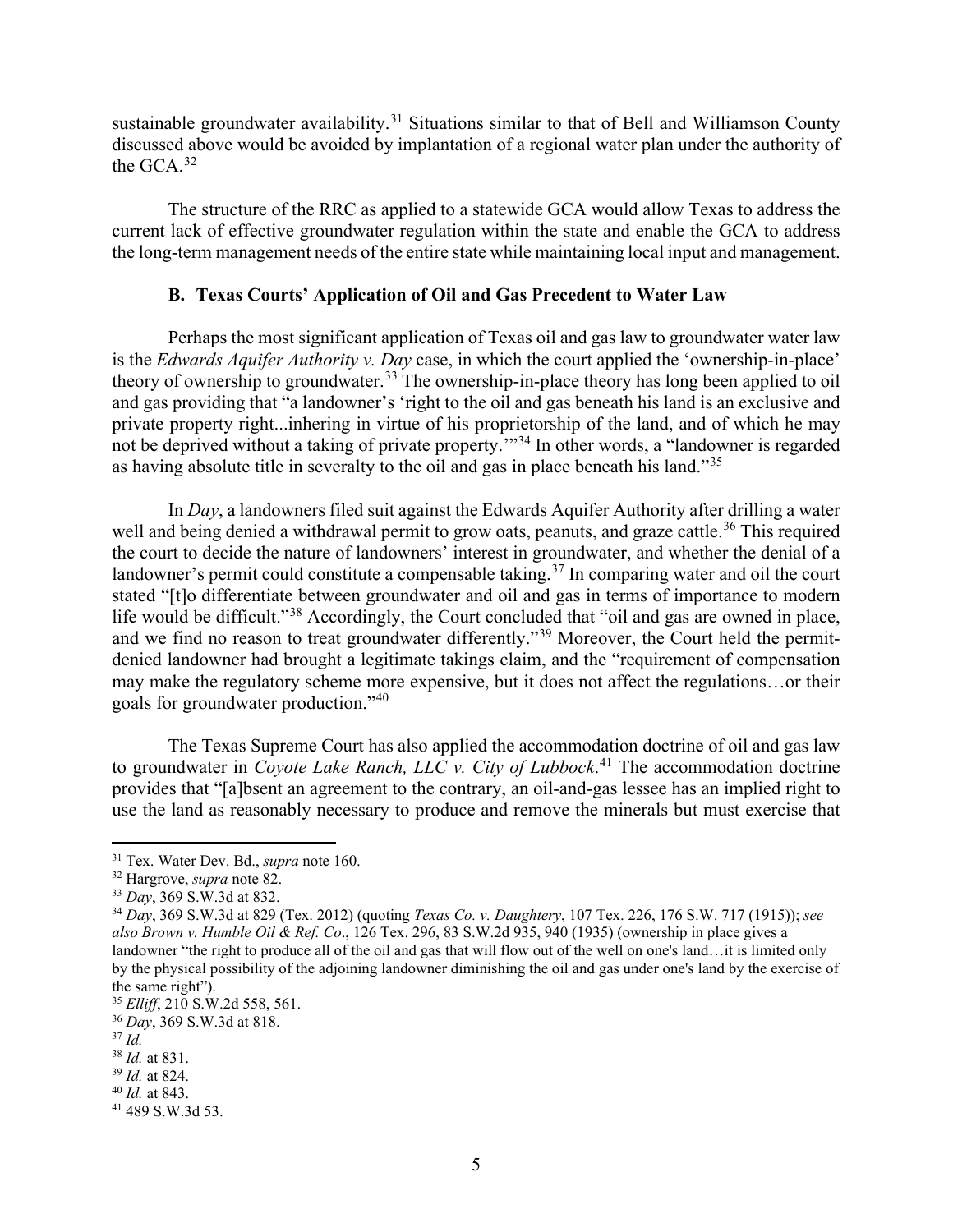right with due regard for the landowner's rights."[42](#page-5-0) The question of the accommodation doctrine's applicability came to the Court decades after the City of Lubbock purchased the Coyote Lake Ranch's groundwater supplies in 1953.<sup>[43](#page-5-1)</sup> The dispute arose in 2012 when the City of Lubbock planned to exercise the broad provisions of the 1953 groundwater conveyance by drilling 20 test wells in the center of the ranch followed by another 60 across the property.<sup>[44](#page-5-2)</sup> As it started drilling, the City of Lubbock began making significant destructive use of the surface estate under the theory that "the law imposes no duty on groundwater owners, as it does mineral owners, to accommodate the surface owner."[45](#page-5-3) Disagreeing with the City of Lubbock and deciding to apply the accommodation doctrine, the Court noted that "[g]roundwater and minerals both exist in subterranean reservoirs in which they are fugacious," and both estates may be severed from the land.[46](#page-5-4) Additionally, in reference to *Day* the court provided that "[a]nalogizing groundwater to minerals in determining the applicability of the accommodation doctrine is no less valid than it is in determining ownership."[47](#page-5-5)

The judiciary's intertwinement of oil and gas and groundwater law is a more than promising sign that Texas is ready to regulate groundwater in the same statewide manner that it does oil and gas.

# **C. Similarly Situated States Successfully use Statewide Groundwater Conservation Agencies**

Texas is not the only drought prone western state with a hearty thirst for groundwater and can take guidance from other states' management structures. The groundwater management structures of Kansas, Colorado, New Mexico, and Wyoming are particularly helpful.

Similar to Texas, the western half of Kansas relies heavily on groundwater for commodity production while the eastern half is rich in surface water.<sup>[48](#page-5-6)</sup> Kansas regulates groundwater from a state level, but maintains five groundwater management districts, four of which overly the Ogallala aquifer.<sup>[49](#page-5-7)</sup> These groundwater management districts provide advisory input along with local groundwater management and research.<sup>[50](#page-5-8)</sup> Ultimately though, major groundwater regulatory decisions are submitted to the statewide groundwater authority.<sup>[51](#page-5-9)</sup>

Colorado splits groundwater into three classes: 1) tributary groundwater; 2) non-tributary groundwater (bearing the closest resemblance to many of Texas' aquifers); and 3) non-designated,

<span id="page-5-0"></span><sup>&</sup>lt;sup>42</sup> *Id.* at 55. In plain language, the accommodation doctrine requires the owner of the sub-surface estate to accommodate a surface owners existing use of the land if the sub-surface estate owner has an available reasonable alternative to access the sub-surface estate that does not interfere with the surface owners existing use. *See Id.* at 62.

<span id="page-5-1"></span><sup>43</sup> *Id.* at 56 <sup>44</sup> *Id.* at 57

<span id="page-5-3"></span><span id="page-5-2"></span><sup>45</sup> *Id.*

<span id="page-5-4"></span><sup>46</sup> *Id.* at 63.

<span id="page-5-5"></span><sup>47</sup> *Id.* at 64.

<span id="page-5-6"></span><sup>48</sup> *Ground-Water Management*, Kansas Ground Water,

http://www.kgs.ku.edu/Publications/Bulletins/ED10/07\_manage.html (last visited 10/23/2020).

<span id="page-5-7"></span><sup>49</sup> *Id. See also* Kans. Stat. Ann. § 82a-702.

<span id="page-5-8"></span><sup>50</sup> Kaiser & Skillern, *supra* note 197, at 287.

<span id="page-5-9"></span><sup>51</sup> *Id.*